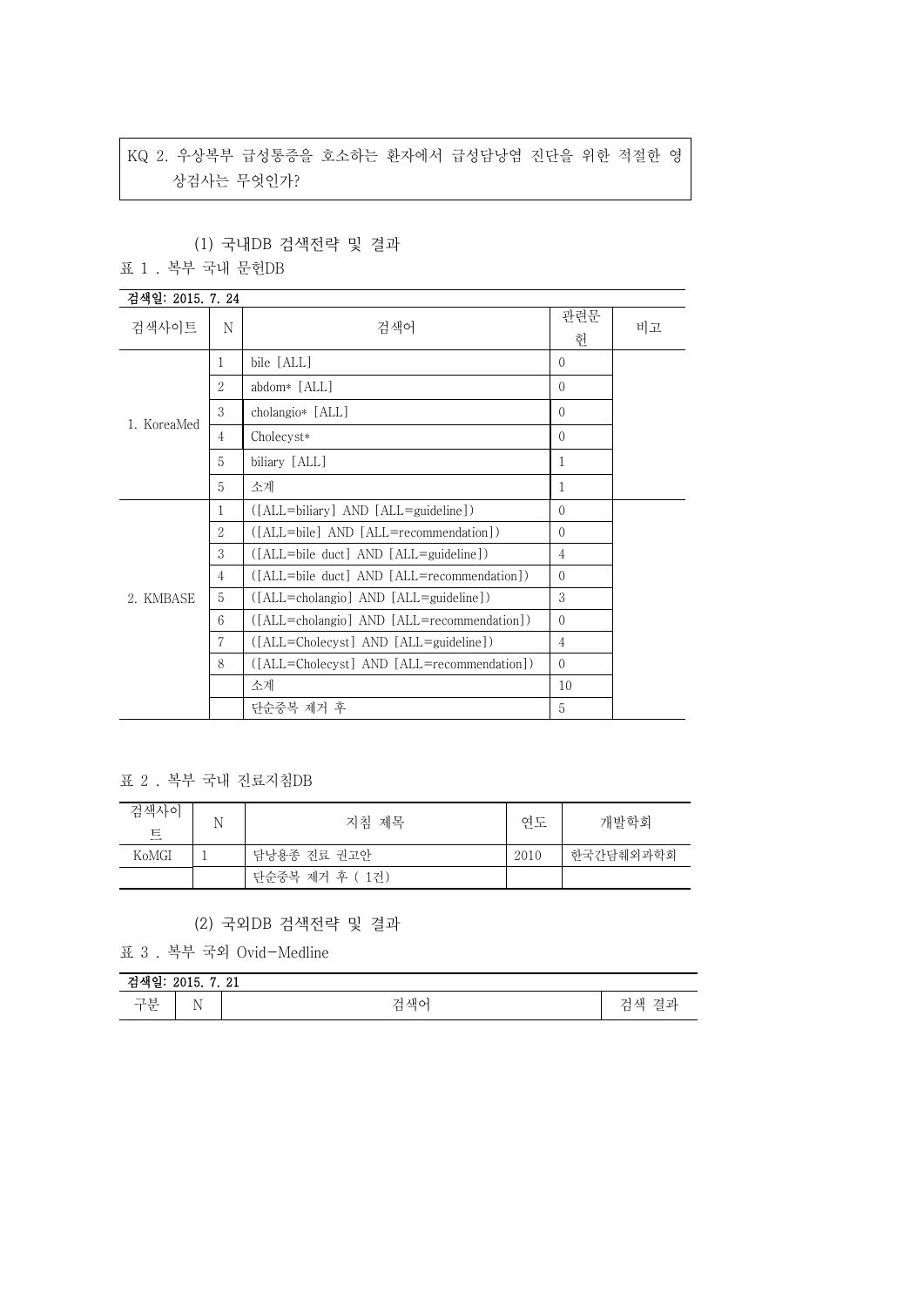|                       | 검색일: 2015. 7. 21 |                                  |        |
|-----------------------|------------------|----------------------------------|--------|
| 구분                    | N                | 검색어                              | 검색 결과  |
|                       |                  | exp Abdominal Pain/              | 27329  |
|                       | $\overline{2}$   | abdom\$ pain.mp.                 | 48040  |
|                       | 3                | quadrant.mp                      | 69200  |
|                       | 4                | $OR/1-3$                         | 58507  |
| P                     | 5                | right upper.mp.                  | 8216   |
|                       | 6                | 4 AND 5                          | 2432   |
|                       |                  | (biliary or bile).mp.            | 166586 |
|                       | 8                | exp Biliary Tract Disease/       | 113722 |
|                       | 9                | 7 OR 8                           | 206049 |
|                       | 10               | stone\$.mp.                      | 9370   |
|                       | 11               | 9 AND 10                         | 11520  |
|                       | 12               | exp Gallbladder Disease/         | 34173  |
|                       | 13               | Cholecyst\$.mp.                  | 66467  |
|                       | 14               | 6 or 11 or 12 or 13              | 85576  |
|                       | 15               | guideline.pt.                    | 15623  |
|                       | 16               | practice guideline.pt.           | 20464  |
| 지침                    | 17               | guideline\$.ti.                  | 54028  |
|                       | 18               | recommendation\$.ti.             | 26277  |
|                       | 19               | $OR/15-18$                       | 91396  |
| <b>P &amp; 지</b><br>침 | 20               | 14 AND 19                        | 182    |
| 연도                    | 21               | limit 20 to $yr="2000 -Current"$ | 147    |

## 표 4 . 복부 국외 Ovid-Embase

|              | 검색일: 2015. 7.21 |                                            |         |
|--------------|-----------------|--------------------------------------------|---------|
| 구분           | N               | 검색어                                        | 검색 결과   |
|              | 1               | exp Abdominal Pain/                        | 106102  |
|              | $\mathcal{D}$   | abdom\$ pain.mp.                           | 124715  |
|              | 3               | quadrant.mp                                | 17112   |
|              | 4               | $OR/1-3$                                   | 138258  |
| $\mathbf{P}$ | 5               | right upper.mp.                            | 12208   |
|              | 6               | 4 AND 5                                    | 3888    |
|              |                 | (biliary or bile).mp.                      | 207020  |
|              | 8               | exp Biliary Tract Disease/                 | 155961  |
|              | 9               | 7 OR 8                                     | 262795  |
|              | 10              | stone\$.mp.                                | 74182   |
|              | 11              | 9 AND 10                                   | 21255   |
|              | 12              | exp Gallbladder Disease/                   | 35306   |
|              | 13              | Cholecyst\$.mp.                            | 84999   |
|              | 14              | 6 or 11 or 12 or 13                        | 107795  |
|              | 15              | exp computer assisted tomography/ or CT.mp | 790031  |
| 검사           | 16              | Comput\$ Tomogr\$.mp.                      | 333591  |
|              | 17              | $OR/15-16$                                 | 819468  |
|              | 18              | (enhanced or contrast).mp                  | 1516003 |
|              | 19              | 17 and 18                                  | 99555   |
|              | 20              | exp echography/                            | 560940  |
|              | 21              | Ultrasonogra\$.mp.                         | 126400  |
|              | 22              | Sonogra\$.mp.                              | 63225   |
|              | 23              | $OR/19-22$                                 | 687622  |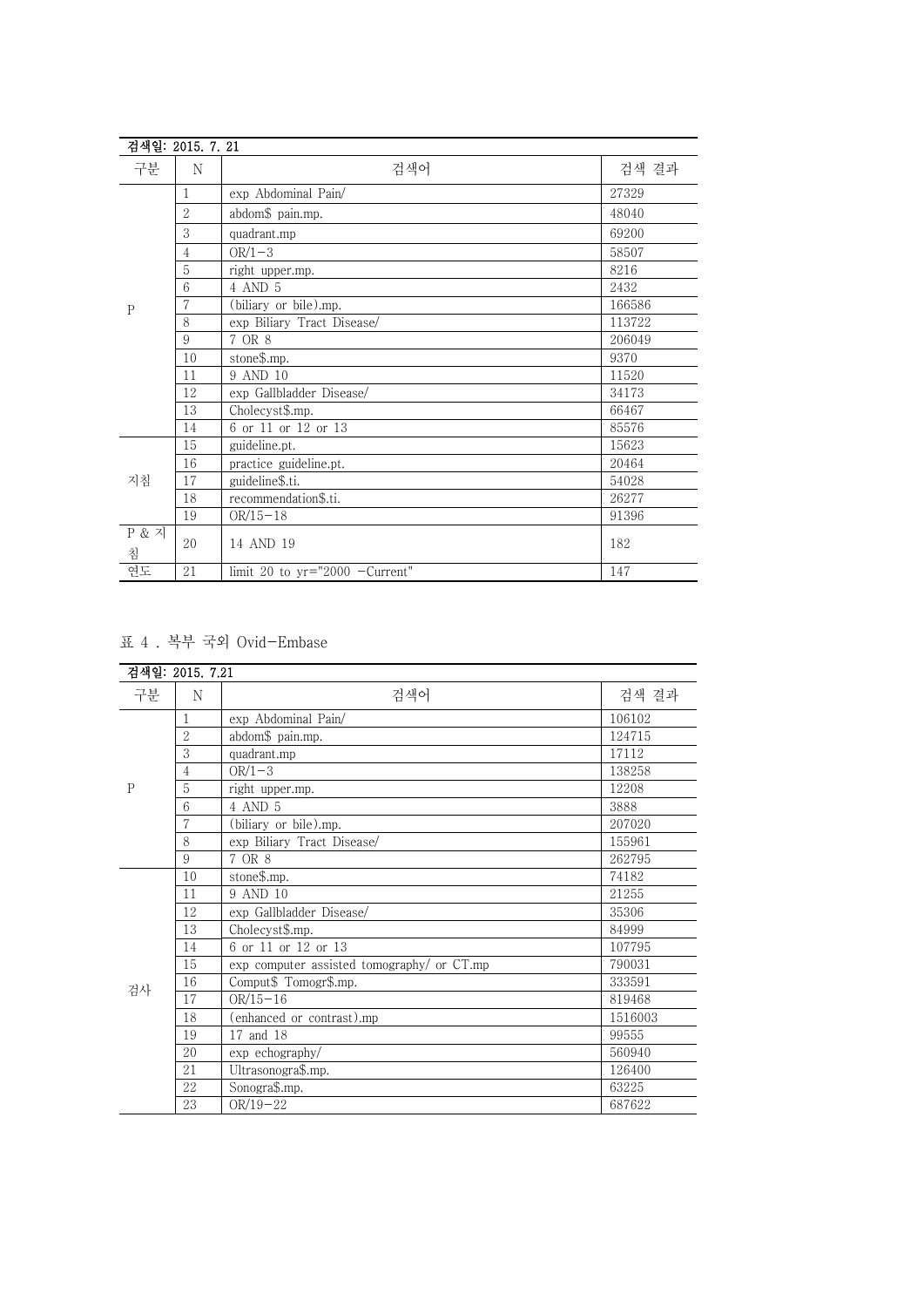|            | 검색일: 2015. 7.21 |                                  |        |  |
|------------|-----------------|----------------------------------|--------|--|
| 구분         | N               | 검색어                              | 검색 결과  |  |
| P & 검<br>사 | 24              | 14 AND 23                        | 99555  |  |
|            | 25              | guideline\$.ti.                  | 69828  |  |
|            | 26              | recommendation\$.ti.             | 32692  |  |
| 제외         | 27              | $OR/25 - 26$                     | 100813 |  |
| 기준<br>연도   | 28              | 25 AND 30                        | 344    |  |
|            | 29              | limit 28 to $yr="2000 -Current"$ | 328    |  |

## 표 5 . 복부 국외 GIN

| 검색일: 2015. 7. 22. |                         |                |  |
|-------------------|-------------------------|----------------|--|
| N                 | 검색어                     | 검색 결과          |  |
|                   | right upper quadrant    |                |  |
|                   | (bile OR biliary) stone |                |  |
|                   | Cholecyst*              |                |  |
|                   | acute abdominal pain    | $\mathfrak{D}$ |  |
|                   | 단순중복 제거 후               | $\mathfrak{D}$ |  |

# 표 6 . 복부 국외 NGC

| 검색일: 2015. 7. 22. |                         |                |  |
|-------------------|-------------------------|----------------|--|
| N                 | 검색어                     | 검색 결과          |  |
|                   | right upper quadrant    | 3              |  |
|                   | (bile OR biliary) stone | 3              |  |
| 3                 | Cholecyst*              | 3              |  |
|                   | abdominal pain          | $\circ$        |  |
|                   | 단순중복 제거 후               | $\mathfrak{h}$ |  |